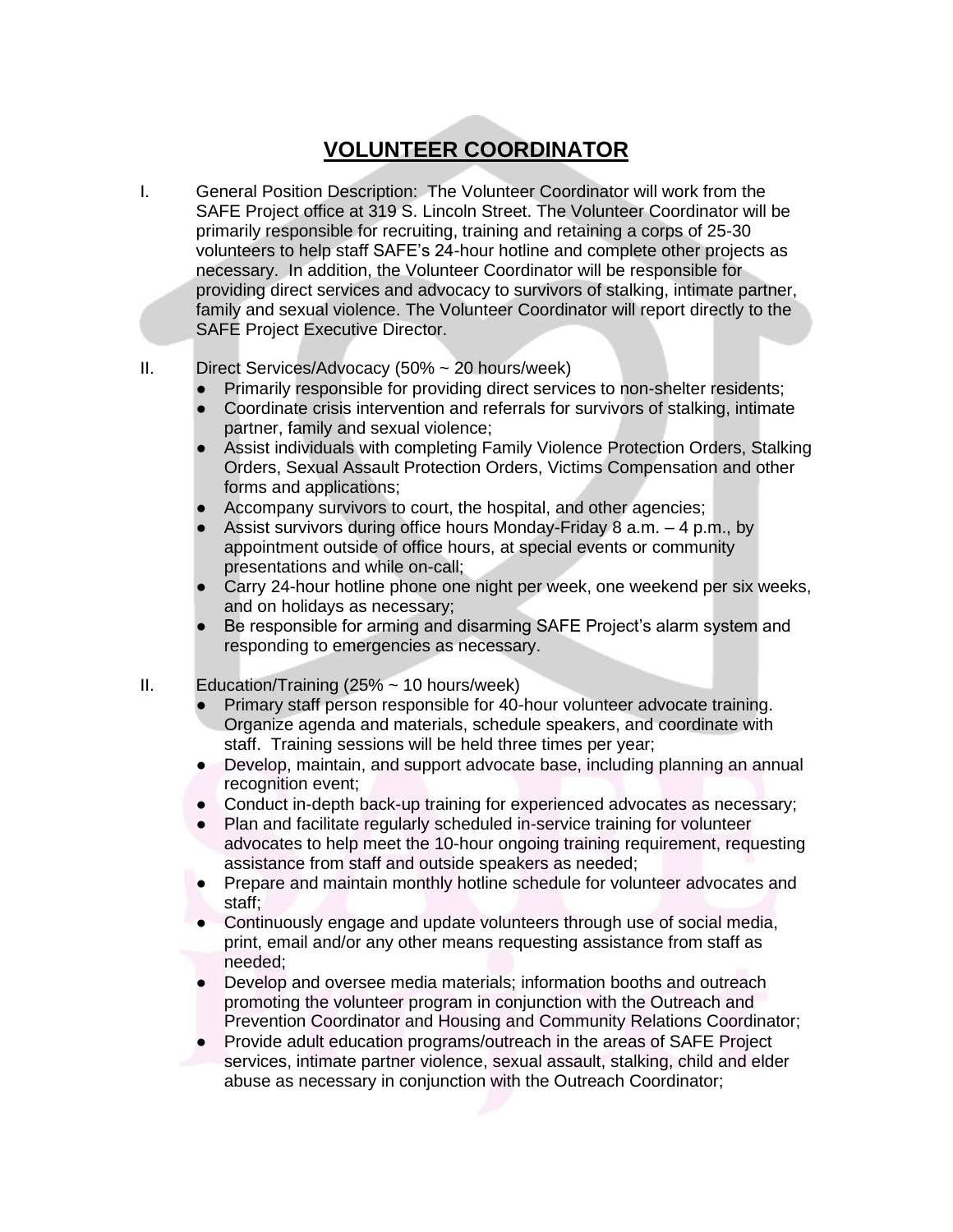- Collaborate with the Wyoming Coalition Against Domestic Violence and Sexual Assault (WCADVSA) on the SAFE Men program as outlined in the CYEM grant through WCADVSA.
- Organize legal and other pertinent annual training.